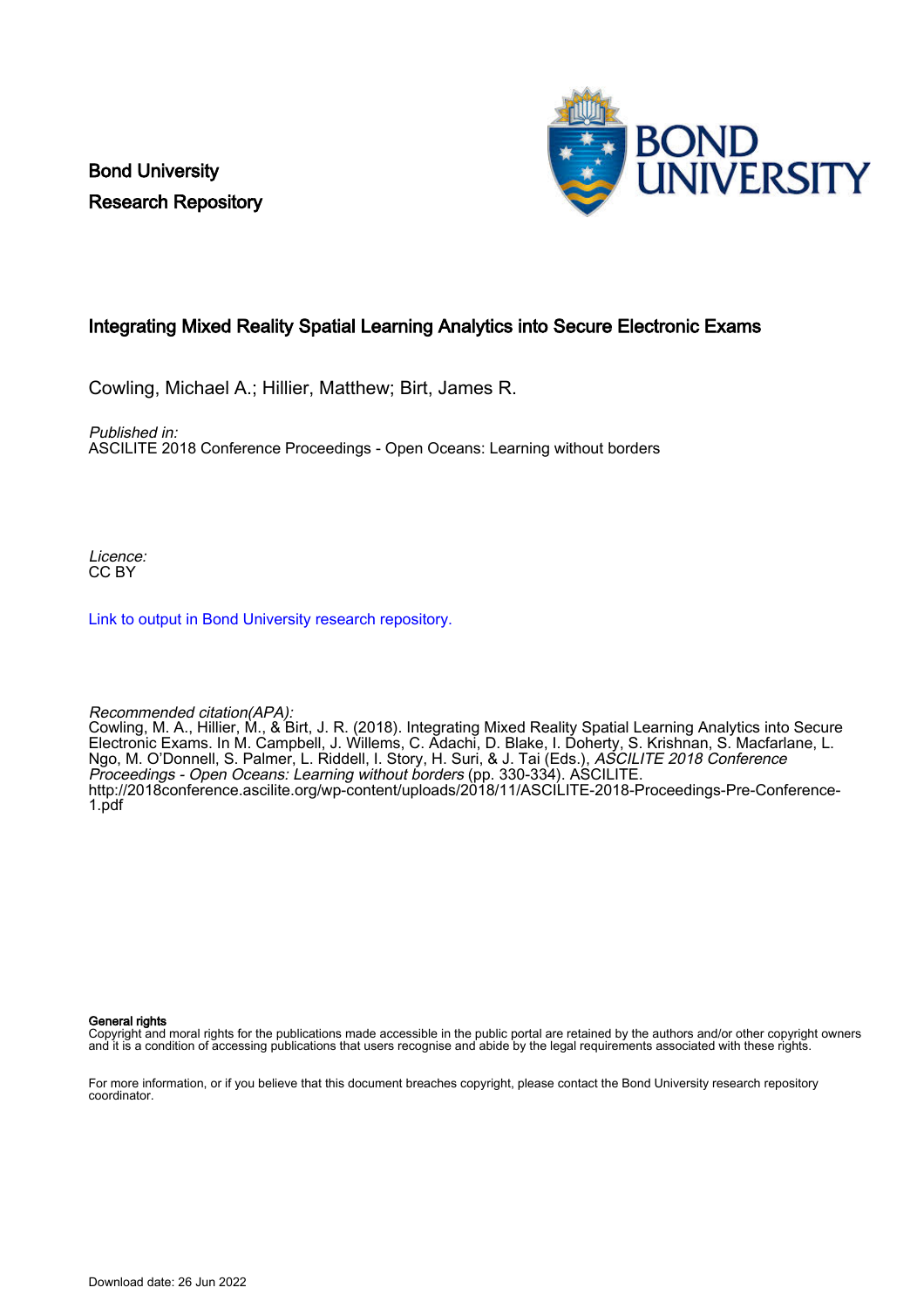# **ASCILITE 2018**

**Australasian Society for Computers in Learning in Tertiary Education**

**Deakin University, Geelong, Australia** 25-28 NOVEMBER 2018

## **Conference Proceedings**

## **OPEN OCEANS: LEARNING WITHOUT BORDERS**

35TH INTERNATIONAL CONFERENCE OF INNOVATION, PRACTICE AND RESEARCH IN THE USE OF EDUCATIONAL TECHNOLOGIES IN TERTIARY EDUCATION

#### **Editors:**

Malcolm Campbell, Julie Willems, Chie Adachi, Damian Blake, Iain Doherty, Siva Krishnan, Susie Macfarlane, Leanne Ngo, Marcus O'Donnell, Stuart Palmer, Lynn Riddell, Ian Story, Harsh Suri & Joanna Tai

### Pre-Conference Edition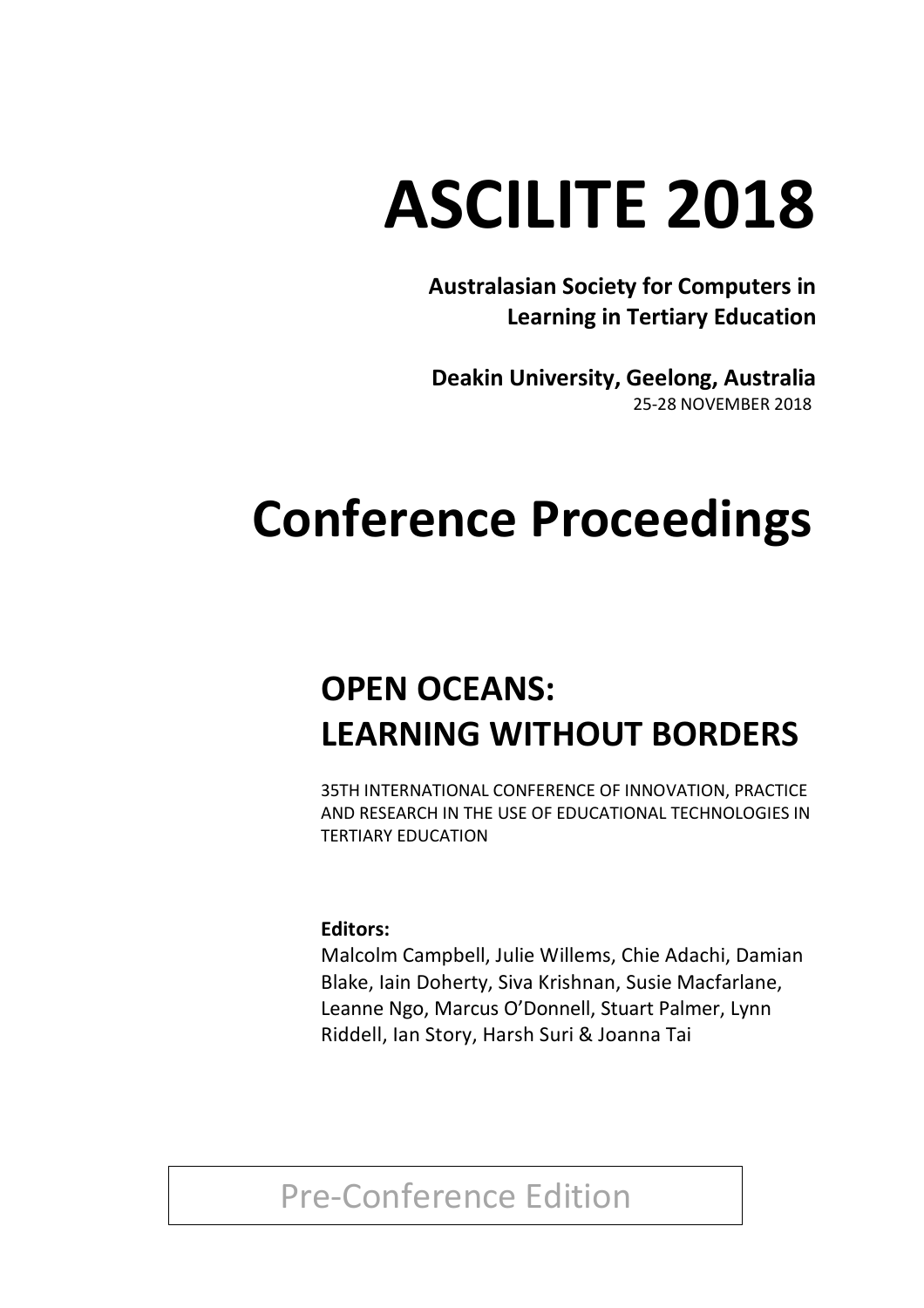#### **Integrating mixed reality spatial learning analytics into secure electronic exams**

| <b>Michael Cowling</b>         | <b>Mathew Hillier</b> |
|--------------------------------|-----------------------|
| Central Queensland University. | Monash University,    |
| Australia                      | Australia             |

**James Birt**  Bond University, Australia

This paper presents an approach to using mixed reality (MR) technologies in supervised summative electronic exams. The student learning experience is increasingly replete with a rich range of digital tools, but we rarely see these same e-tools deployed for higher stakes supervised assessment, despite the increasing maturity of technologies that afford authentic learning experiences. MR, including augmented and virtual reality, enables educators to provide rich, immersive learner centred experiences that have unique affordances for collecting a range of learning analytics on student performance. This is especially so in disciplines such as health, engineering, and physical education requiring a spatial dimension. Yet, in many institutions, paper-based exams still dominate, in some measure due to concerns over security, integrity and scalability. This is despite a key concern for educators and institutions in producing employment ready  $21<sup>st</sup>$  century graduates being the authenticity of assessments used for high stakes judgements. We therefore present a proposal for how MR pedagogies can be deployed for use in supervised examination contexts in a manner that is secure, reliable, and scalable.

Keywords: Mixed reality, learning analytics, electronic exams, spatial pedagogy

#### **Introduction**

In many higher education institutions paper-based exams still dominate higher stakes supervised assessment. Researchers such Hillier & Fluck (2013) cite concerns over security, integrity, and scalability with respect to using digital technology in exam halls. However, there is an increasing need to bring these out-dated means of assessment into line with the digitally rich work and education practices of today. In disciplines that require the examination of spatial skills such in heath, engineering, architecture and physical education, paper based higher states assessment restricts examiners to assess spatial understanding of students (Roca-González, Martin-Gutierrez, GarcÍa-Dominguez & del Carmen Mato Carrodeguas, 2017). This is concerning because research suggests that manipulating physical objects is valuable to create a feedback loop for learning (Paas & Sweller, 2014) in spatial disciplines.

Mixed reality (MR) technologies - comprising augmented reality (AR), virtual reality (VR) and 3D printing allow for spatial skills assessment (Birt, Moore & Cowling, 2017), but the uptake in education has been hindered by cost, expertise and capability. This is changing with the recent wave of low-cost immersive 3D MR hardware and powerful interactive 3D visualisation software platforms such as Unity3D. However, while the latest MR technology has been deployed for formative learning with respect to spatial capabilities, these technologies have yet to be deployed in electronic exams (e-exams).

A barrier to deploying MR technology for e-exams is that spatial data gathering using MR technology (primarily mobile devices) relies on having access to an internet connection and networked data storage. Conversely for eexams to be reliable and secure the reliance on an internet connection presents a point of potential system failure while the use of hard-to-control mobile devices presents risks to assessment integrity. Therefore, a question in deploying MR for e-exams is "How can an e-exam effectively be administered whilst still allowing the use of MR technologies for spatial visualisation and data gathering?". This paper addresses this question through a MR learning solution for spatial analytics and assessment, which can be merged into an existing e-exam system. Providing a spatial visualisation experience for students, addressing security and authenticity required for an examination.

#### **Background**

It is increasingly recognised that there is value in the use of e-exams, both to address the digital preference of students as well as the cost and logistics of conducting exams. Recent research has shown an increase in student's preferences for using a keyboard over a pen and paper for exams (Hillier & Grant, 2018). In light of



This work is made available under a Creative Commons Attribution 4.0 International licence.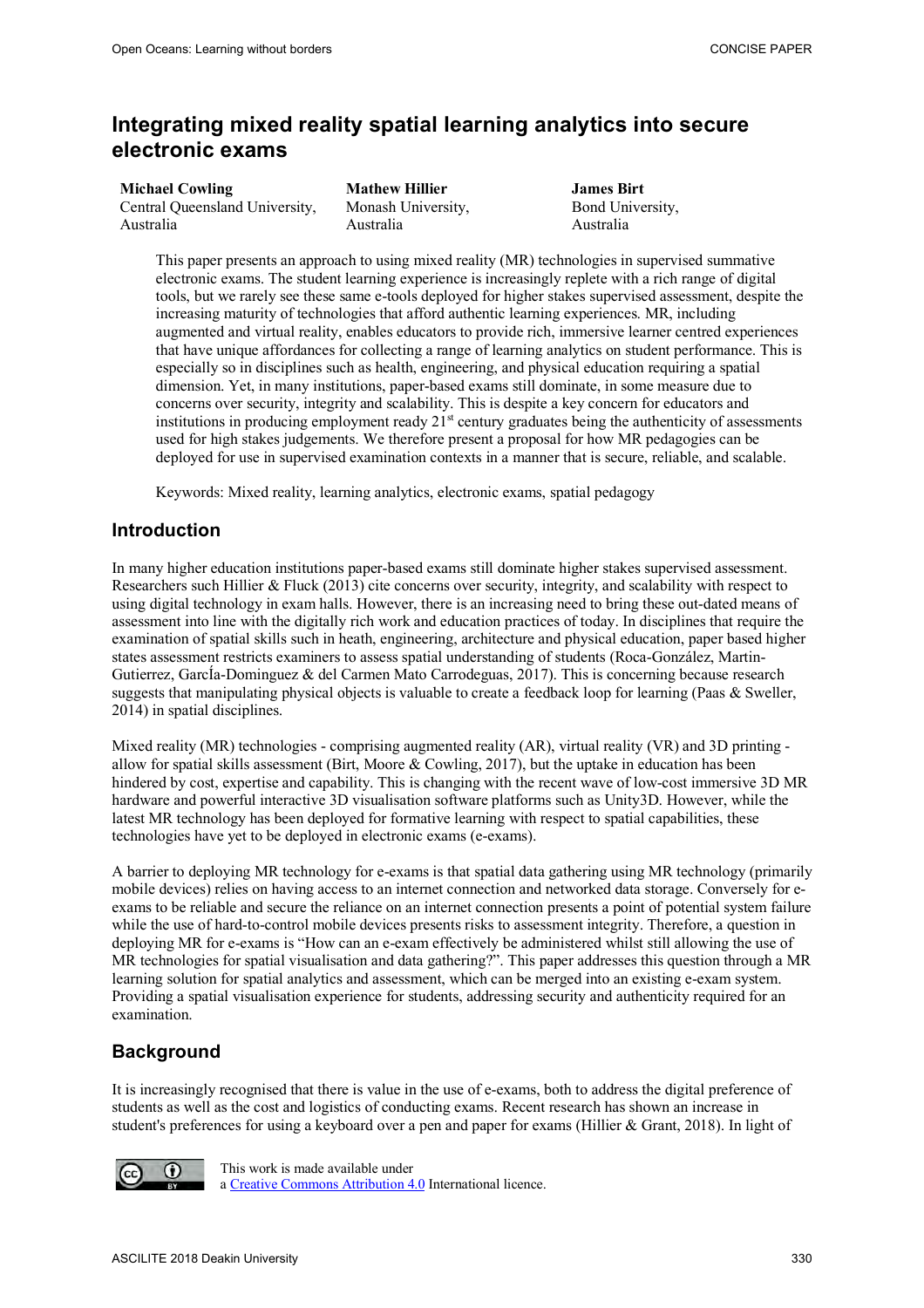increasing student numbers and constrained funding to higher education the potential for cost saving due to eliminating paper and increases in marking efficiencies may be seen as attractive. The adoption of computers for exams also offers the opportunity for a greatly expanded pedagogical landscape in the exam room (Hillier  $\&$ Fluck 2013), such that academics will be able to design a wider range of assessment tasks that draw upon a range of multimedia technologies and sophisticated software tools. Students will be able to utilise new tools in responding to the problems set by the examiner. This enhances the university's ability to accredit graduates as being able to solve problems and operate in modern workplaces (Adams, Cummins, Davis & Yuhnke, 2016).

In disciplines such as health and engineering visualisation is increasingly being used in teaching classrooms as key means of improving learning, skills and outcomes, particularly as more disciplines in higher education support the development of practical skills (Höffler, 2010). To enhance students' conceptualisation, manipulation, application, retention of knowledge and practical skills, MR visualisations in the classroom specific learning design characteristics are recommended (Mayer, 2014; Moreno & Mayer, 2007). In part, these visualisations must prime the learner's perception, engage their motivations, draw on prior knowledge, avoid working memory overload through specific learning objectives, provide multiple presentation modalities, move learners from shallow to deeper learning and allow learners to apply and build mental models (Hwang & Hu, 2013; Mayer, 2014).

The fundamental assumption(s) of MR visualisation and their use in the classroom are: that no single technology offers a silver bullet for students to grasp specific concepts (Moreno & Mayer, 2007); multiple representations must take advantage of the differences between the representations (Ainsworth, 2014); and students learn through a variety of approaches (Mayer, 2014). This reflects the general proponents of blended learning approaches that long appreciated and advocated for multiple modes of presentation, delivery and content (Bernard, Borokhovski, Schmid, Tamim & Abrami, 2014). Many disciplines, especially those with STEAM (Sciences, Technology, Engineering, Arts and Mathematics) subject matter(s), are suitable for 3D MR presentations if they benefit from the observation that multiple 3D modes of engagement can be reinforcing and synergistic within the pedagogy (Birt & Cowling, 2017).

To assist with this innovation, technologies such as 3D printing, AR, VR and mobile bring your own devices (BYOD) are becoming available for use commercially and thus able to be incorporated into the classroom. MR, a continuum of these innovative technologies, provides a framework to position real and virtual worlds (Milgram & Kishino, 1994), resulting in the development of new paradigms, tools, techniques, and instrumentation that allow visualisations at different and multiple scales and the design and implementation of comparative MR pedagogy across multiple disciplines (Magana, 2014). The 2016 NMC Higher Education Horizon Report (Johnson, Adams Becker, Cummins, Estrada, Freeman & Hall, 2016) and Technology Outlook for Australian Tertiary Education Report (Adams et al., 2016) specifically highlight these technologies as key educational technologies and drivers for learner engagement.

Finally, tying these concepts together are learning analytics. Learning analytics is a growing field, especially in education, where it is perceived that learning analytics can help to understand student behaviour. As education becomes more digital, more data on this behaviour can be collected, analysed and mined to understand how successful the student learning process is (Siemens & Baker, 2012). Despite this, however, researchers such as Beer, Tickner & Jones (2014), note that this process requires a clear understanding of the context of the data being collected and how it might effectively be used.

Ferguson et al. (2016) identified that the use of learning analytics to improve and innovative learning and teaching is still in its infancy, and requires significant action to drive work in education and training, including work at the institutional level, as well as work at the practice level to ensure learning analytics are developed that make good use of pedagogy. Currently, data is often collected to inform learning analytics predominantly through a learning management system (LMS), identifying characteristics of students that make them higher risk for failure, leading to the use of learning analytics for "early warning" type systems (e.g. Macfadyen & Dawson, 2010).

Moreover, despite this recognition that the use of learning analytics is still in the early stages and the collection and analysis of data is often a problem, work has been completed on the use of learning analytics in virtual learning environments (VLEs), particularly through virtual worlds such as second life. For instance, work from Agudo-Peregrina (2014) looks at the use of student participation in VLEs to predict student success and performance in their coursework, with the main finding of the work being that whilst there is some correlation in online courses, no significant correlation exists for students studying face-to-face. Similarly, using MR outside of the VLE space, Aljohani & Davis, (2012) looked at the use of learning analytics in a mobile environment, and in particular in a pervasive learning environment, coining the terms mobile learning analytics (MLA) and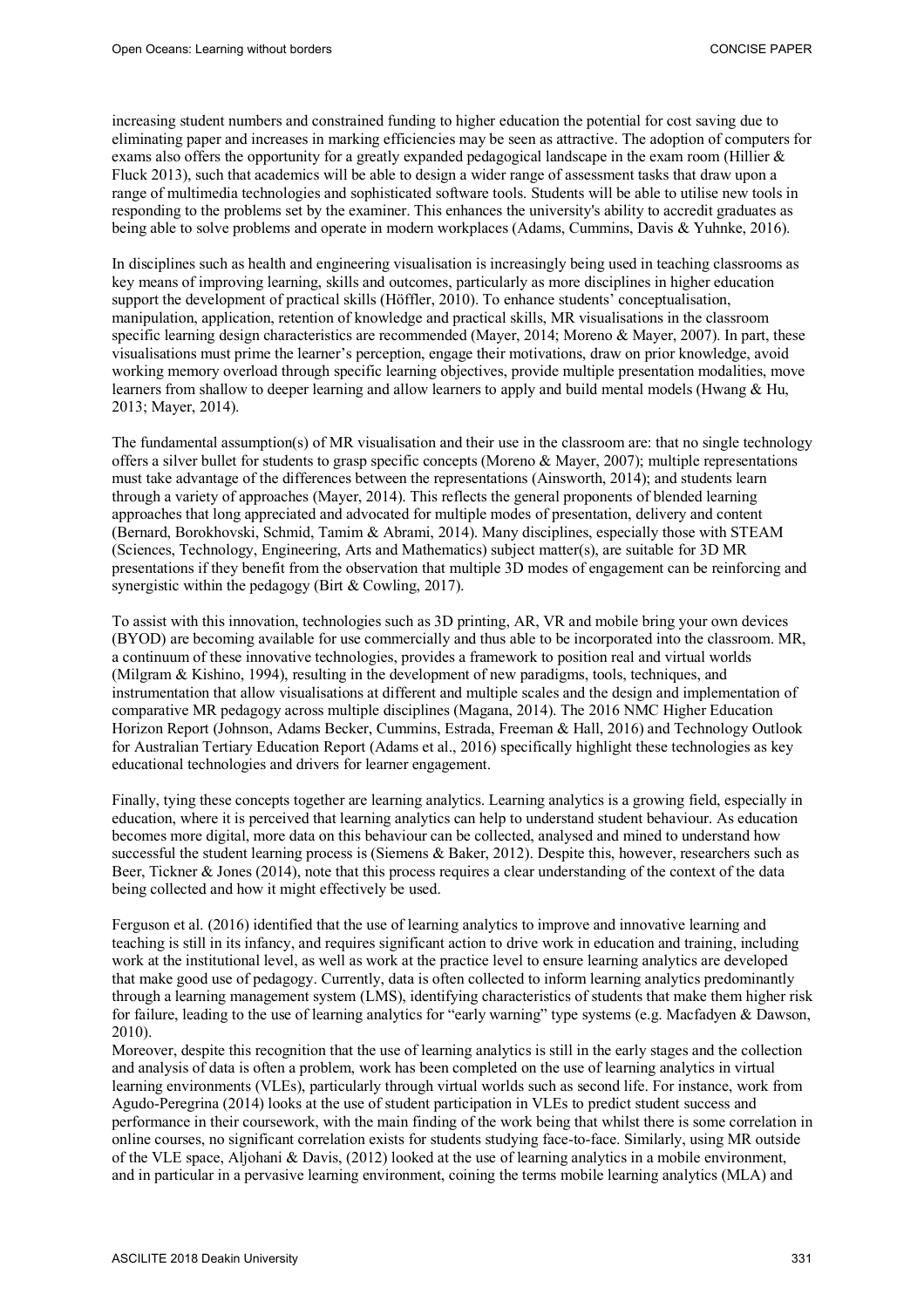pervasive learning analytics (PLA) respectively to describe this approach, and noted how these could be used to help with understanding of the teacher of the learners' pattern of interaction between themselves and their context. In particular, their system SCROLL made use of historical contextual information about the students geolocated position to help students recall what they wrote at this location effectively.

However, the use of other features of AR or VR systems, such as the spatial positioning of digital objects or student interaction with these objects, seems to be non-existent in the literature, as does the implementation of them in a locked down electronic exam system. Our proposal, therefore, is to use the affordances of a MR system, in particular one that involves the manipulation of digital objects, to record learning analytics for student interactions that involve the spatial positioning of digital objects within the MR environment, as well as student interaction with these objects. This data will need to be captured in a secure exam environment, but can then be replayed for the academic to give a feel for how students proceeding with their learning that can be judged by an expert. We call this type of analytics spatial learning analytics and the resulting data MR spatial memories.

#### **Building a mixed reality spatial memory system**

The case study for this paper will be a MR system integrating spatial learning analytics for facilitating the learning of anatomy by health science and medicine students through a visualisation of the human heart. An example of the relative traditional and MR pedagogies is shown in Figure 1.



*Figure 1.* Pedagogies for teaching anatomy with a heart diagram/model

The Heart MR system, first proposed in Birt & Cowling (2016), allows students to visualize a heart model using a MR system built into their BYOD smart mobile device, together with a commercially available Google Cardboard. Once running the application, students can present a coloured cube to the system that will be translated into an interactive model of the heart. As they rotate, yaw and pitch the cube, the heart will move and annotations will appear for the student explaining the different parts of the heart. This is achieved through AR using VUFORIA and Unity3D. Simultaneously, learning analytics are collected on the student's interaction with the app. To understand what learning analytics information could be collected, and how insights could be derived from this information by learners, a model presented by Davenport Harris & Morison (2010) was adapted for this work. This includes recording data for reporting, alerting, extrapolating, modelling, recommending and simulating the model. In this case the data required is the X,Y,Z and rotational information recorded 24 times per second and recorded answers to anatomical recall questions. Data from the learning analytics system can then be stored or transferred to a LMS and used by key stakeholders to interpret student learning outcomes and responses**.** Using this approach, a MR system can be used to collect data on student performance in spatial analysis and to provide coaching to students on the process. During term, this can be done formatively, and students can be coached through the process. However, at the end of term, if students are required to complete an exam, the question still remains of how this spatial data can be translated and used for summative purposes considered the security and controls expected of a supervised summative exam. This is where integration with existing electronic exam systems becomes important.

#### **Integrating mixed reality with electronic exams**

Existing e-exam systems implement a secure environment in several ways, either using institution supplied equipment or student owned equipment (BYOD). Hillier and Fluck (2013) have argued that BYOD is likely the only viable approach to large scale deployment of e-exams. In terms of securing BYOD one of two approaches are used - to install lock-down software within the student's resident operating system on the device or to start the device using an alternative operating system from a network or secondary storage device. The former can be quite invasive and raises risks of interfering with the ongoing operation of the device while the latter avoids any interference with data on the student's internal drive. It is common that only approved applications and documents can be opened, and network access may be removed or limited to 'whitelisted' resources, frequently via the use of a 'secure' browser. Lockdown techniques are available for computers running MacOS, Windows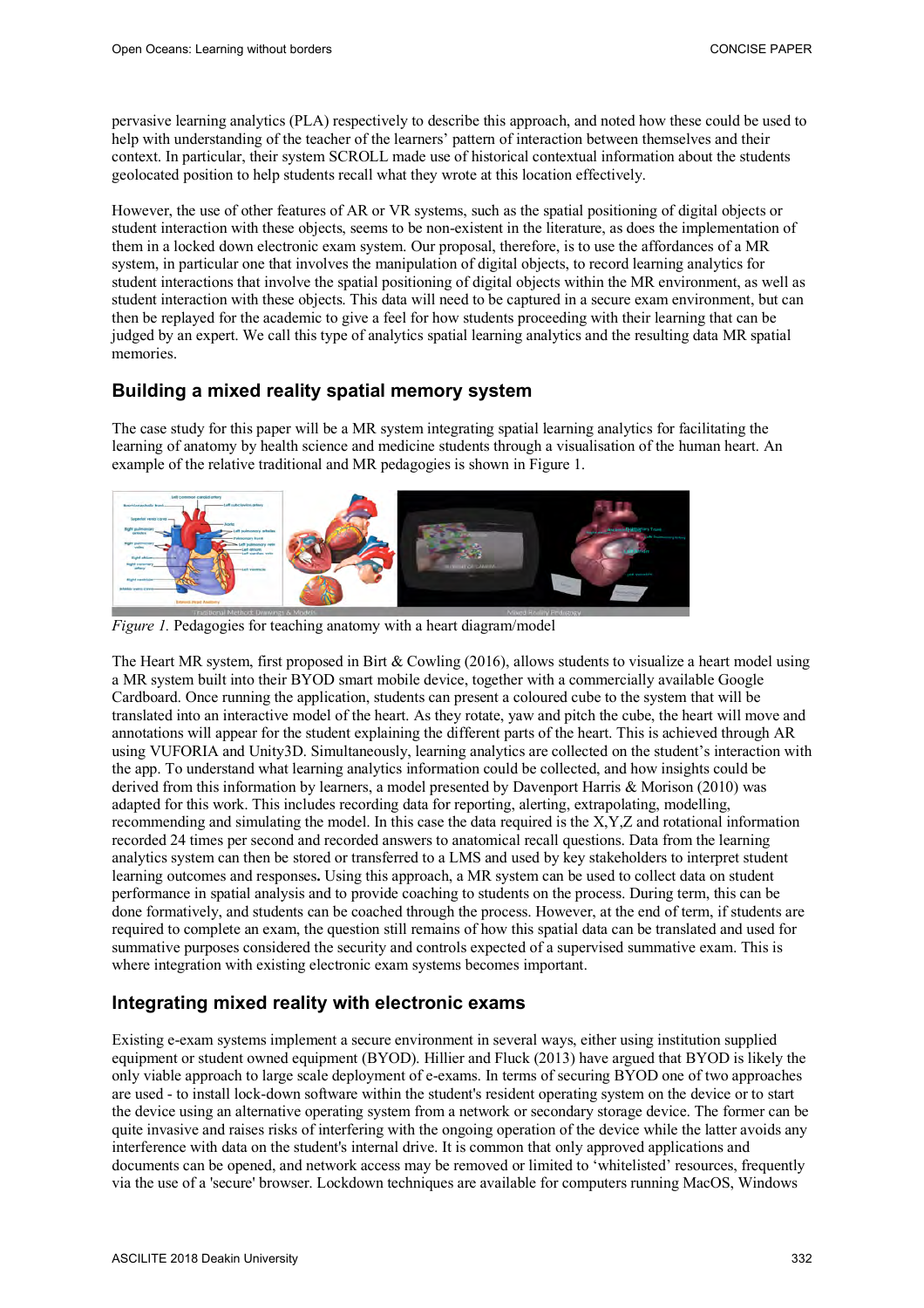or Linux, but is almost always implemented using desktop and laptop class computers, but not mobile devices.

This presents a barrier for the use of MR pedagogy because MR technology commonly makes use of mobile devices such as Android phones and increasingly leverages stereoscopic headsets to create a greater sense of immersion. Therefore, the challenge is to enable Heart MR to fit into a typical secure e-exam environment using desktop/laptop centric operating systems. One approach is to use emulation software (such as Genymotion www.genymotion.com) or an Android Virtual Box to allow the Android system to run within a desktop OS. This in turn would allow Heart MR to work within or in conjunction with existing secure electronic exam solutions. An example Android app running in GenyMotion on Linux (Ubuntu) is shown in Figure 2. The cube shown in this image is being generated dynamically through visualisation triggered by markings on a physical object (cube) presented to a webcam attached to a laptop computer. Specifically, spatial and rotational information regarding the cube is captured at 24 times per second and animated, producing the digital visualisation.



*Figure 2.* Mixed Reality Pedagogy Running in a Secure Environment through Genymotion

However, limitations currently mean that the use of stereoscopic headsets as required in the original Heart MR application (see Figure 1) would not be viable. Instead, a webcam will need to be used to capture data with the visualisation to be displayed on a regular computer screen. The use of the emulator will allow the same version of the app to be presented to students during the term and for use in exams. This means better continuity between formative and summative assessment can be achieved where the unique affordances of MR pedagogy can be integrated into a secure exam environment for the benefit of students and subsequent assessment by staff. As a first step for exam use, the app can be customized to remove information elements (such as annotations) that students can then be asked to replace as part of their examination learning analytics data can be collected from students as they manipulate the app, providing an extra layer of assessment information that can be used by markers. More advanced designs can take advantage of the unique spatial affordances of MR to allow new insights. However, a question remains as to whether the lack of a stereoscopic headset in the exam will allow students to experience the simulation with the same impact as was conducted formatively, given that the immersive nature of MR has been shown to have a positive impact on learning.

#### **Conclusion**

The affordances of MR allow for sophisticated use and analysis of spatial attributes and this is becoming more important in a number of discipline areas to assess in more authentic ways. Education is looking to adopt technologies such as MR, however portions of the education system such as exams appear to be slow to catch up with this trend. This paper presents a method to enable the use of MR to collect analytics and incorporate these into a secure exam environment. The future work of this project will look to conduct live trials of the proposed method.

#### **References**

- Agudo-Peregrina, A. F., Iglesias-Pradas, S., Conde-González, M.A., & Hernández-García, A. (2014), Can we predict success from log data in VLEs? Classification of interactions for learning analytics and their relation with performance in VLE-supported F2F and online learning. *Computers in Human Behavior*, *31*, 542-550. doi:10.1016/j.chb.2013.05.031.
- Aljohani, N. R., & Davis, H. C. (2012). Significance of learning analytics in enhancing the mobile and pervasive learning environments. In *6th International Conference on Next Generation Mobile Applications, Services and Technologies (NGMAST),* September 2012, 70-74.
- Adams Becker, S., Cummins, M., Davis, A., & Yuhnke, B. (2016). *NMC Technology Outlook for Australian Tertiary Education: A Horizon Project Regional Report*. Austin, Texas: New Media Consortium.
- Ainsworth, S. (2014). *The multiple representation principle in multimedia learning*. In R. E. Mayer (Ed.), The Cambridge handbook of multimedia learning (2nd edn), (pp. 464–486). Cambridge University Press.